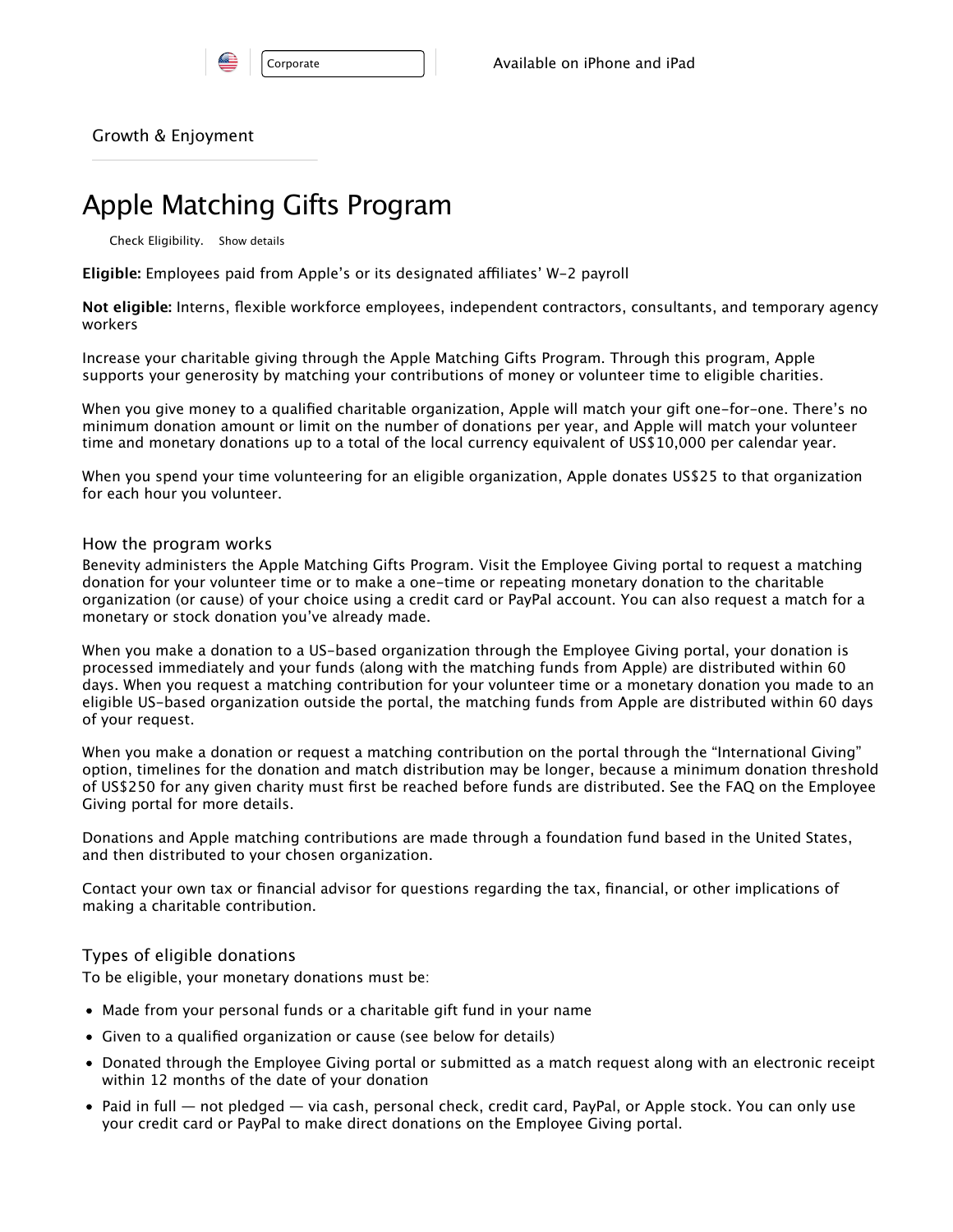To be eligible, your volunteer time must be:

- Worked while employed at Apple and while eligible for the program
- Completed in the past  $-$  not planned, pledged, or promised
- Completed within 12 months of the match request
- Performed at an eligible organization (listed on the Employee Giving portal)

Types of donations not eligible for a matching gift

- Gifts, donations, volunteering, or payments for primarily political or religious purposes
- Donations of money or time made to community trusts or similar organizations, including charitable remainder trusts, or family foundations
- Donations or volunteer time made in lieu of tuition payments
- Fees or volunteering for service or tuition payments
- Membership fees or volunteering for which benefits are received
- Dues to or volunteering with alumni or similar groups
- Subscription fees for publications
- Insurance premiums
- Bequests or life income trust arrangements
- Gifts of real estate or personal property (other than Apple stock)
- Cumulative donations of money or volunteer time from several individuals reported as one contribution

There are other types of contributions that may not satisfy the Apple Matching Gifts Program eligibility requirements. Apple reserves the right to determine donation eligibility and whether a gift will be made based on organization eligibility.

#### **Qualified organizations**

Apple can match eligible donations of time or money to US-based nonprofit organizations or charities that carry a 501(c)(3) tax status or equivalent. When you donate through the "International Giving" option, this includes international organizations with programs operating in multiple countries throughout the world.

In all regions, the causes listed on the Employee Giving portal have been prequalified as eligible. If your preferred cause is not listed, you can nominate it. Nomination requests will be reviewed and, if approved, the cause will be vetted. Successfully vetted causes will be invited to accept the Apple certification terms required to receive an Apple match. The vetting process for causes outside of the United States can take several months.

Apple certification terms

- 1. The recipient organization does not discriminate on the basis of race, color, religion, sex, age, political afliation, national origin, ethnicity, medical condition, disability, gender, sexual orientation, gender identity characteristics or expression, pregnancy, marital status, or veteran status either in its selection of recipients of the organization's services, funds, or other support; in delivery of services; or in its employment practices.
- 2. The recipient organization is not political, religious, or fraternal in nature (college/university fraternities/sororities)
- 3. The recipient organization is (a) based in the stated Country associated with its country tax authority, (b) recognized as tax exempt by the said Country Revenue Authority, (c) designated as a public charity, and (d) compliant with the USA Patriot Act.
- 4. The recipient organization shall not ofer or give any Apple employee any gratuity, payment, or other personal benefit or inducement with a view toward securing a matching gift from Apple.
- 5. The recipient organization shall not identify Apple as a contributor to the organization or its programs, identify itself as an organization that is approved or otherwise endorsed by Apple, or otherwise use Apple's name or logo for any purpose.
- 6. The recipient organization shall use the Apple matching gift funds solely for the purpose specified by the Apple employee who requests the Apple matching gift.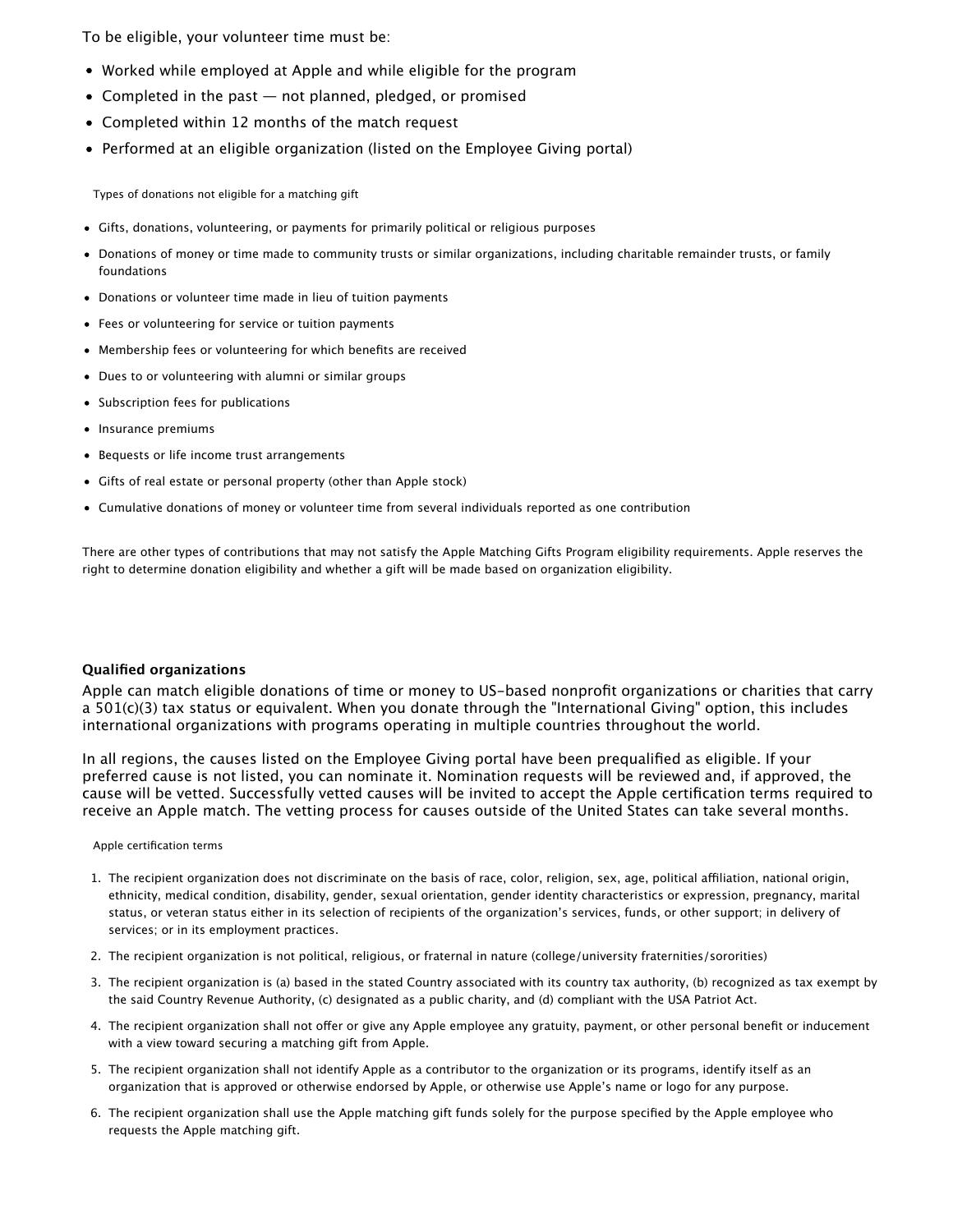## Ready to make a donation or request a match?

You can make a donation, submit a match request, and check the status of your donation or match request on the Employee Giving portal.

To make a donation:

- 1. If you're a new user, create a new account and password by using your Apple email address and following the onscreen prompts. If you have already created a new account, go directly to the Employee Giving portal to log in.
- 2. Go to Make a Donation and search for your desired cause (organization/charity) by selecting Explore Causes or International Giving. Follow the onscreen prompts to enter your donation.

To request a match for a donation you've already made:

- 1. If you're a new user, create a new account and password by using your Apple email address and following the onscreen prompts. If you have already created a new account, go directly to the Employee Giving portal to log in.
- 2. Go to Quick Links and select Request a Match.
- 3. Follow the onscreen prompts to enter your matching request and upload the receipt from your donation.

To check the status of your donation:

- 1. Log in to the Employee Giving portal.
- 2. Go to My Dashboard and select My Donation Activity.
- 3. Check the status of a match request in your account settings by clicking your name in the upper-right corner of the site.

To request a match for time you've volunteered:

- 1. If you're a new user, create a new account and password by using your Apple email address and following the onscreen prompts. If you have already created a new account, go directly to the Employee Giving portal to log in.
- 2. Go to Quick Links and select Request a Volunteer Match.
- 3. Follow the onscreen prompts to enter your matching request.

# Employee Terms of Use

To participate in the Apple Matching Gifts Program, you must agree to the following Terms of Use. Terms of Use

- 1. You have read and understood the Apple Matching Gifts Program Guidelines posted on HRWeb.
- 2. Your donations and volunteer time are voluntary contributions. They do not represent fees for services or benefits, and you will not be reimbursed or compensated for them. Neither you nor your family will receive any direct or indirect financial or material benefit in exchange for your contributions.
- 3. Your donations of money or volunteer time do not fall into any of the following ineligible categories:
	- Donations made to organizations that do not comply with the USA Patriot Act
	- Donations made to community trusts or similar organizations, including charitable remainder trusts or family foundations
	- Donations made in lieu of tuition payments
	- Fees for service or tuition payments
	- Membership fees for which benefits are received
	- Dues to alumni or similar groups
	- Donations or payments for primarily political or religious purposes
	- Subscription fees for publications
	- Insurance premiums